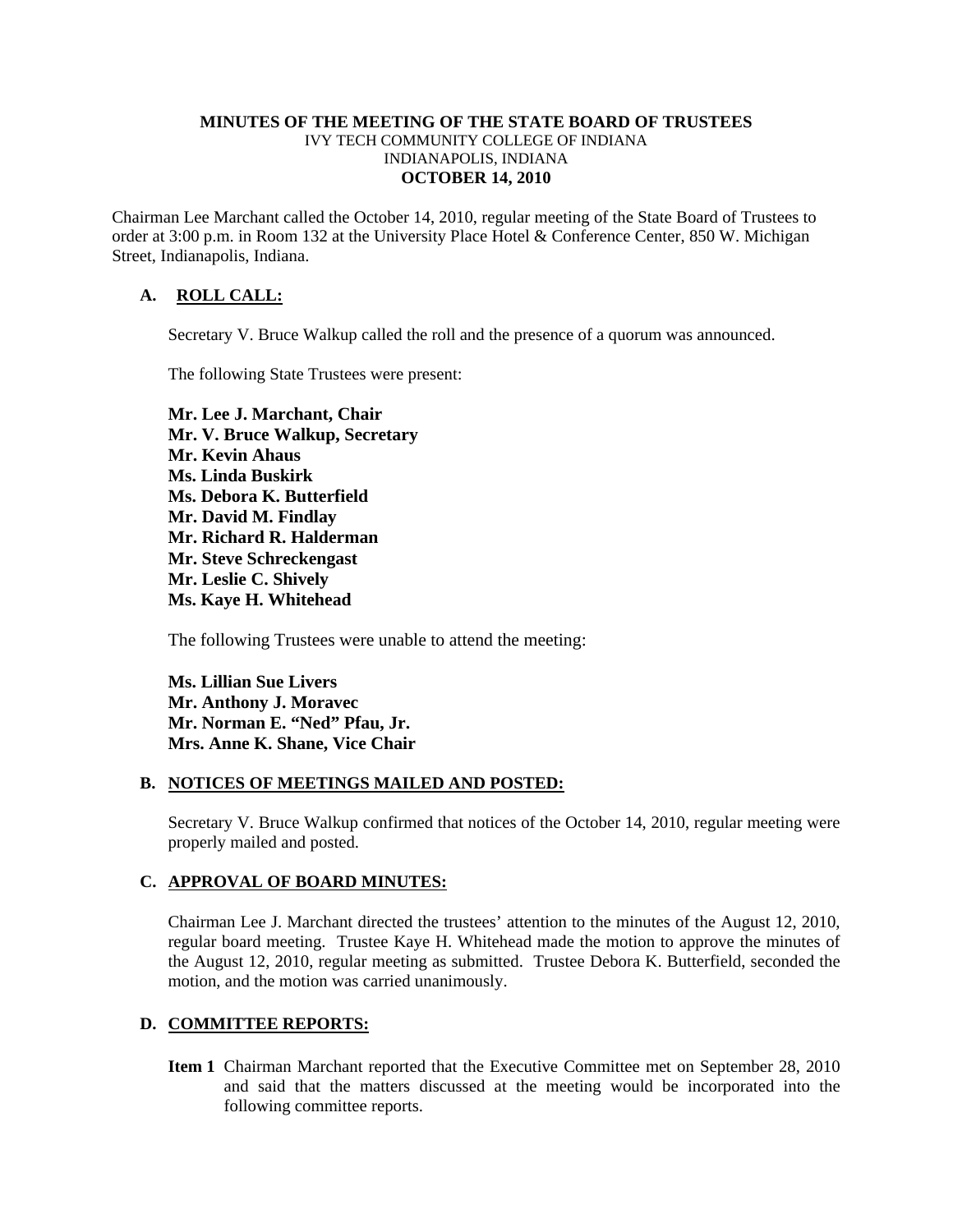- **Item 2** Chairman Marchant called up Trustee Richard Halderman for a report from **Budget and Finance Committee**. Trustee Halderman reported that the committee had no action items for the board to consider.The committee received reports on the College's biennial budget request and the status of the energy savings project, a new contract with Oracle, and an update on the College's 2009-10 Financial Statements.
- **Item 3** Chairman Marchant called upon Trustee Linda Buskirk for the **Planning and Education Committee Report.** Trustee Buskirk moved for approval of:

#### **Resolution Number 2010-67, Approval of a New Program**

Trustee Richard R. Halderman seconded the motion, and the motion carried unanimously.

 Trustee Buskirk reported that the committee heard reports from Provost Don Doucette during the Committee meeting regarding the College's focus on increasing the production of degrees and post-secondary credential certificates.

**Item 4** Chairman Marchant called on Trustee Kaye H. Whitehead to give the **Building, Grounds, and Capital Committee Report.** Trustee Whitehead moved for approval of:

## **Resolution Number 2010-68, Approval to Increase The Fall Creek Expansion New Construction and Renovation Project Cost and Submit a Request to Release Additional Bonding Authority to Appropriate State Agencies, Region 8/Central Indiana**

Trustee Richard R. Halderman seconded the motion, and the motion carried unanimously

At this time during the regular meeting, Chairman Marchant called a public hearing for the consideration and awarding of public works contracts. Trustee Whitehead made the motion to approve **Resolution Number 2010-69** for the approval of Indianapolis Fall Creek expansion new construction and renovation project bid package six contracts. Trustee Halderman seconded the motion. Chairman Marchant asked if anyone in attendance had anything to present to the Board regarding this resolution or any questions about this resolution, and no one came forward. Chairman Marchant called for a vote on the motion to approve **Resolution Number 2010-69, Approval of Indianapolis Fall Creek Expansion New Construction and Renovation Project Bid Package Six Contracts, Region 8/Central,** and the motion carried unanimously.

Continuing, Trustee Whitehead made the motion to approve **Resolution Number 2010-61** for the approval of Sellersburg new construction and renovation project bid package five contracts. Trustee Halderman seconded the motion. Chairman asked if anyone in attendance had anything to present to the Board regarding this Resolution and no one came forward. Chairman Marchant called for a vote to approve **Resolution Number 2010-61, Approval of Sellersburg New Construction and Renovation Project Bid Package Five Contracts, Region 13/Southern Indiana Region**, and the motion carried unanimously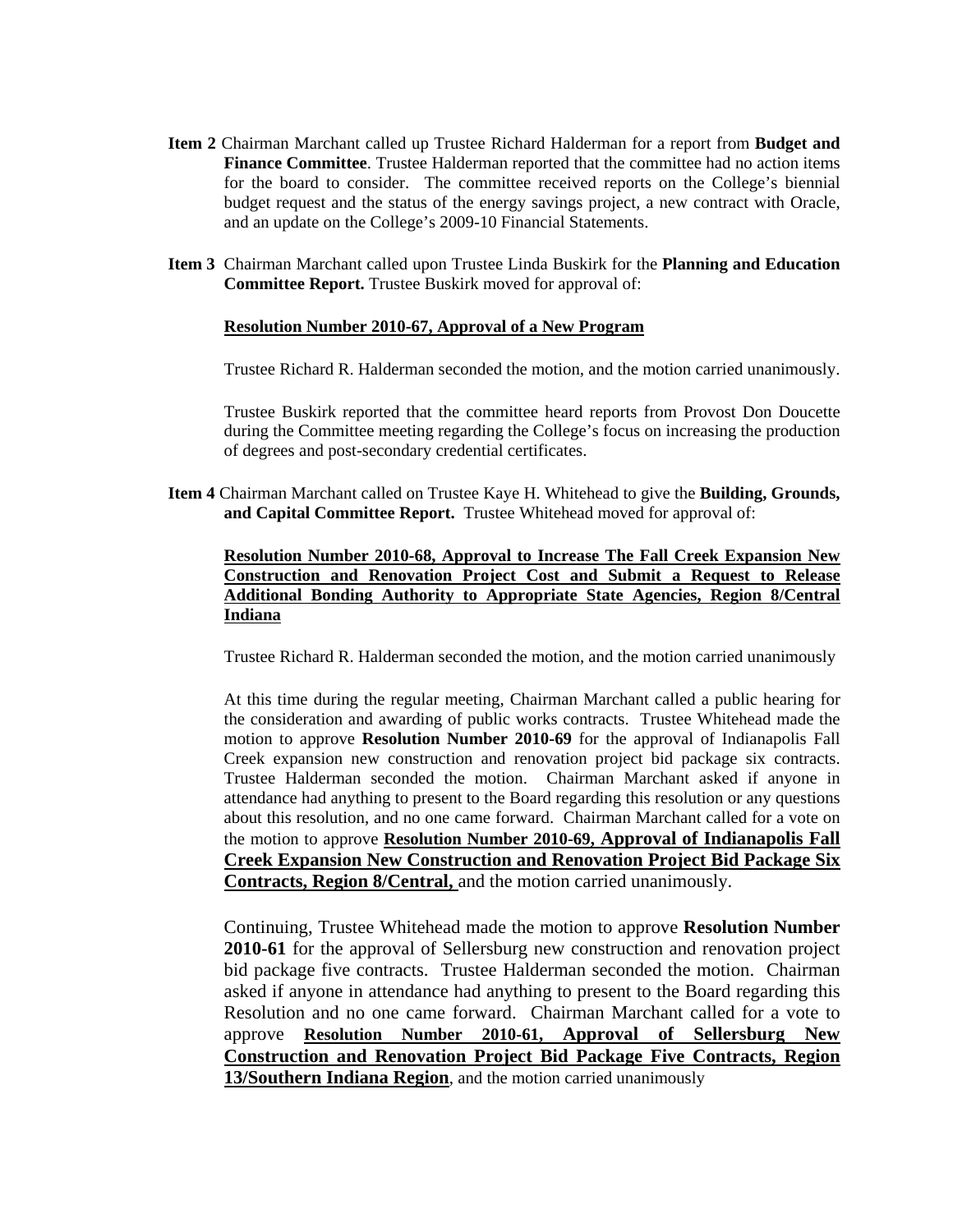Additionally, Trustee Whitehead reported on the Sellersburg land acquisition and the facilities planning and design engagement report that was presented to the Board during the committee meeting.

**Item 5** Chairman Marchant called on Trustee David M. Findlay for the **Audit Committee** 

**Report**

Trustee Findlay reported that the Audit Committee has switched to a quarterly meeting schedule and therefore did not meet this month. However he did call upon Mike Davis, Executive Director of Internal Audit, to give an overview of the audit departments' recent activities.

 **Item 6** Chairman Marchant called upon Trustee Steve Schreckengast for the **Workforce and Economic Development Committee Report.** Trustee Schreckengast reported that there were no action items for the Workforce and Economic Development Committee. Trustee Schreckengast called upon Susan Brooks, Vice President Workforce and Economic Development/General Counsel, to provide updates on NAM Grant, \$5 million smart grid grant, the\$1 million Energy grant and the status of the Workforce and Economic Development departmental restructuring project.

## **E. TREASURER'S REPORT:**

Chairman Marchant called on Bob Holmes, Vice President for Finance and Treasurer, for the **Treasurer's Report.** Treasurer Holmes reported that the College has now completed the first quarter of the 2010-2011 fiscal year through September total revenues increased over \$20 million or about 11% over a year ago. Growth in student fee revenue continues to account for the greatest portion of the revenue increases, which were up just over \$16 million or about a 14% increase. State appropriations have increased by about \$4.9 million; nearly all related to fee replacement which reimburses the College for debt services costs. This increase is offset by a like increase in transfers out on the expense side. General operating expenditures increased just over \$15 million or about 16%, still about a \$4.8 million positive differential between increased revenue and increased expenses.

Compensation is up 7.1 million or 13 %, mostly due to the fact that the College has added 130 faculty positions in the last year. As more positions are filled the increase in compensation will continue to grow. The increases in other operating expenses are due to several factors. The college match for a state-wide IT broadband grant in conjunction with Indiana University was about \$500,000. The opening of new leased facilities in downtown Muncie, Bloomington and Avon, as well as other expenses associated with the increase in enrollment, was the other major contributing factor. Also the increase in transfers out for in debt service payments in the amount of \$4.8 million.

Treasure Holmes recognized the chancellors and regional finance directors around the state in continuing to manage their budgets well.

The College currently has four capital projects underway Sellersburg, Elkhart, Warsaw and Indianapolis; all progressing on schedule and within budget

Chairman Marchant asked for a motion to approve the Treasures Report. Trustee Richard Halderman moved that the Treasurer's Report be approved. Trustee Leslie Shively seconded the motion, and the motion carried unanimously.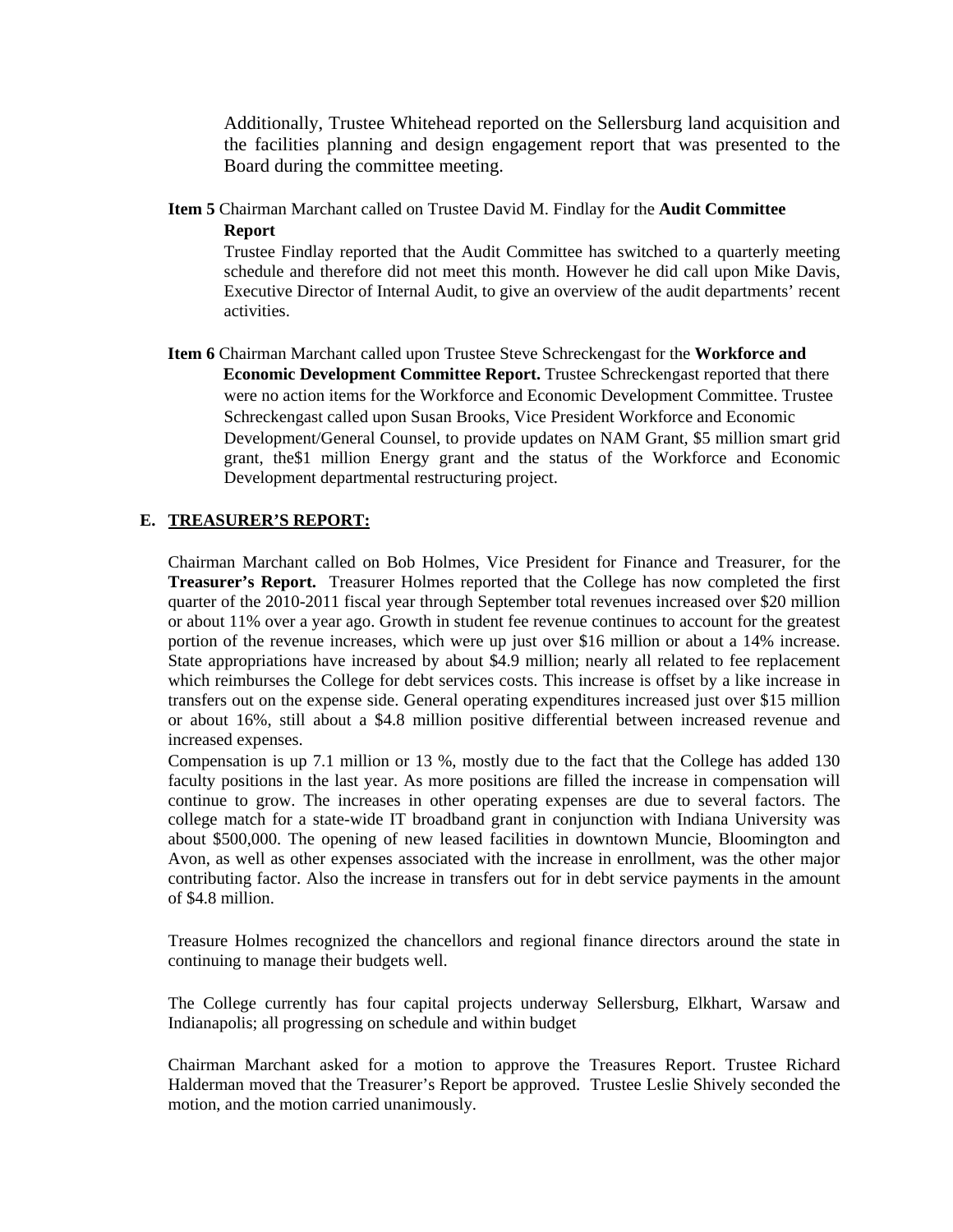## **F. STATE OF THE COLLEGE:**

Chairman Marchant called on President Thomas J. Snyder for the **President's Report.** 

- President Snyder announced that he would share with the Board his biennial budget request presentation to the Commission for Higher Education and then have student Michael Rice talk about their trip to Washington DC.
- President Snyder walked the trustees through the power point presentation that he made to the Commission for Higher Education, a copy of which is attached to the official minutes.
- President Snyder introduced Michael Rice, the student who was invited to accompany him to Washington D.C. Michael gave the board an overview of his background, When the economy soured and he lost his job in banking he returned to school to study business. He was surprised when he got an email from the White House inviting him to the community college summit in Washington D.C. He was honored but skeptical. He actually "Googled" the email address to confirm that the invitation was real. To be the student representing Ivy Tech statewide was an honor. President Snyder and Michael Rice showed the State Trustees a few pictures that documented their trip, including pictures of them at the Lincoln Memorial and inside and outside of the White House. President Snyder commented that Michael represented community college students and Ivy Tech very well.
- President Snyder invited Ivy Tech students Esmeralda Sanchez to discuss her experience Accelerated Associate Degree program (AADP). Esmeralda Sanchez said she will complete her associate's degree in 12 months, next July. Esmeralda had just graduated from high school in May and had planned to enlist in the military, but had to change her plans due to the arrival of a child. Through conversations with her friends and counselors she learned of the opportunity to complete an associate's degree in 12 months through the AADP. She is majoring in business with a minor in computer information technology. When asked what the most challenging aspect of the AADP program is she responded that it is time management. She concluded by saying that she loves Ivy Tech and especially the class sizes.
- President Snyder asked Jeff Jordan, Indianapolis AADP Coordinator, to share with the trustees his background and what he sees as the most important aspect of the AADP. Jeff said he has a Masters in Sports Psychology. He commented that the program and curriculum are working and that they build and promote problem-solving and time management capabilities.
- President Snyder asked Jeff Terp, Vice President Engagement and Program Analysis to speak on behalf of Joyce Rogers about employee giving. Jeff reported that \$625,000 from 1,405 employees is pledged to the Ivy Tech Foundation. The College's leadership feels this is a substantial contribution and a great testament from our employees and how they feel about Ivy Tech.
- At President Snyder's invitation Interim Indianapolis Chancellor Kathy Lee reported on their in- house fund-raising campaign. She reported that 94% of the Indianapolis region's employees participated in the campaign and raised well over \$100,000. This was done by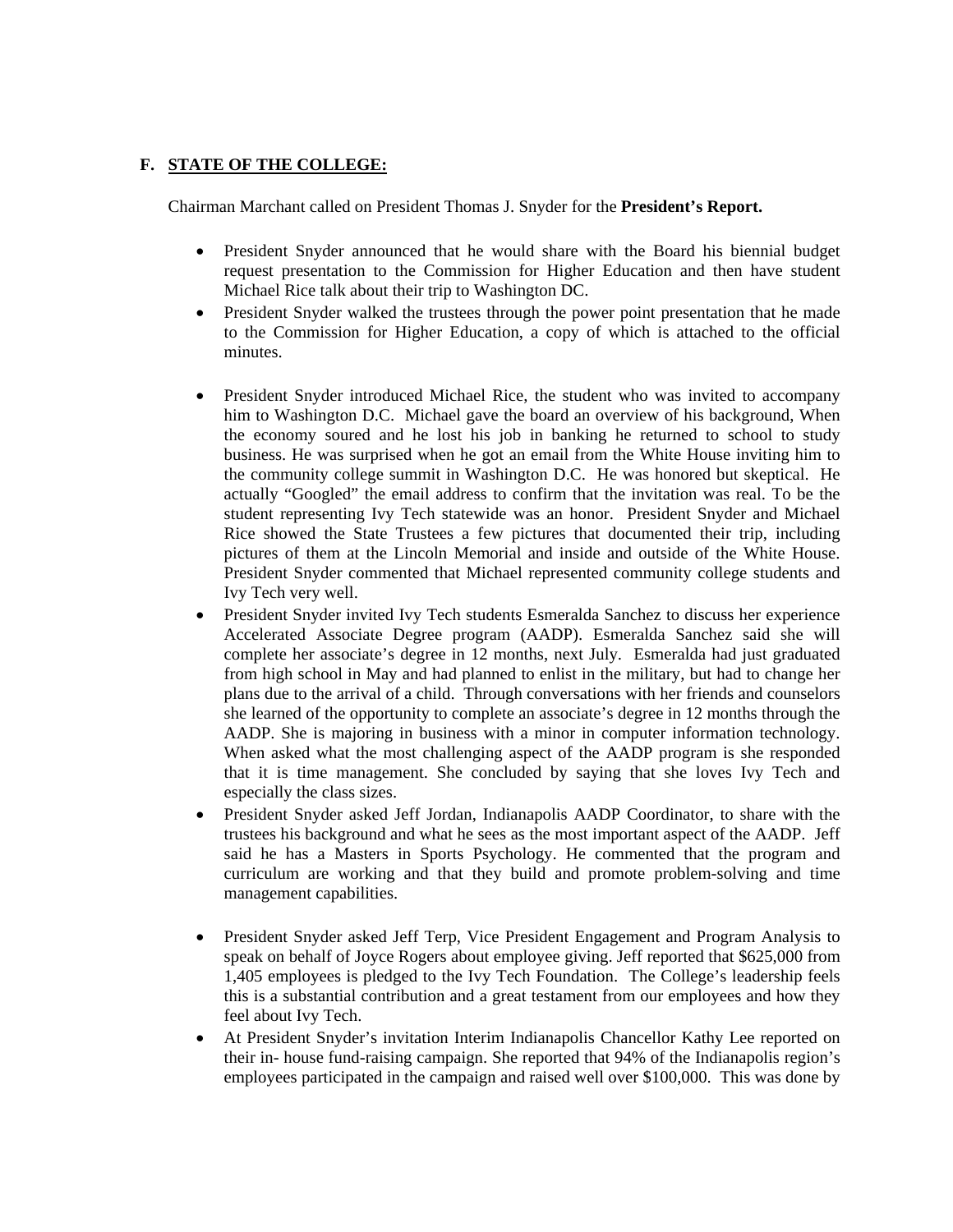sending videos to each other about giving and why to give; a sample of one by Doc Dickson was shown.

### **G. OLD BUSINESS:**

Chairman Marchant called for old business, and there was none.

# **H. NEW BUSINESS:**

Chairman Marchant called for new business.

- Trustee David M. Findlay presented **Resolution Number 2010-62,** explaining that two North Central Regional Trustee positions are vacant. The Regional Board Nominating Committee has recommended that S. Michael Compton, representing Labor, and Brad Murphy, representing Manufacturing, be appointed to the North Central Regional Board of Trustees. Trustee Findlay moved to approve **Resolution Number 2010-62 Appointment of Regional Trustees, North Central Region**. Trustee Halderman seconded the motion. Chairman Marchant called for further discussion, and there was none. The motion carried unanimously
- Trustee Kevin Ahaus presented **Resolution Number 2010-63** explaining that three Richmond Trustee positions are vacant. The Regional Board Nominating Committee has recommended the appointment of Melanie A. Caldwell, representing Agriculture, Kevin L. Handley, representing At- Large, and Sandi Wagenknecht, representing Commerce to each serve a three- year term on the Richmond Regional Board. Trustee Ahaus moved to approve **Resolution Number 2010-63, Appointment of Regional Trustees, Richmond Region.** Trustee Findlay seconded the motion. Chairman Marchant called for further discussion, and there was none. The motion carried unanimously.
- Trustee Debora K. Butterfield presented **Resolution Number 2010-64** and explained that one Northwest Regional Trustee position is vacant. The Regional Board Nominating Committee has recommended that Dr. Peter Morikis to each serve a three-year term on the Northwest Regional Board. Trustee Butterfield moved to approve **Resolution Number 2010-64 Appointment of Regional Trustee, Northwest Region**. Trustee Halderman seconded the motion. Chairman Marchant called for further discussion, and there was none. The motion carried unanimously.
- Trustee Linda Buskirk presented **Resolution Number 2010-65** and explained that the three Bloomington Regional Trustees terms were scheduled to expire. The Regional Board Nominating Committee has recommended that Connie Ferguson, representing Commerce, Dr. James Touloukian, representing At-Large and James E. Crabb, representing Labor be reappointed to serve another term on the Bloomington Regional Board of Trustees. Trustee Buskirk moved to approve **Resolution Number 2010-65 Reappointment of Regional Trustees, Bloomington Region**. Trustee Findlay seconded the motion. Chairman Marchant called for further discussion, and there was none. The motion carried unanimously.